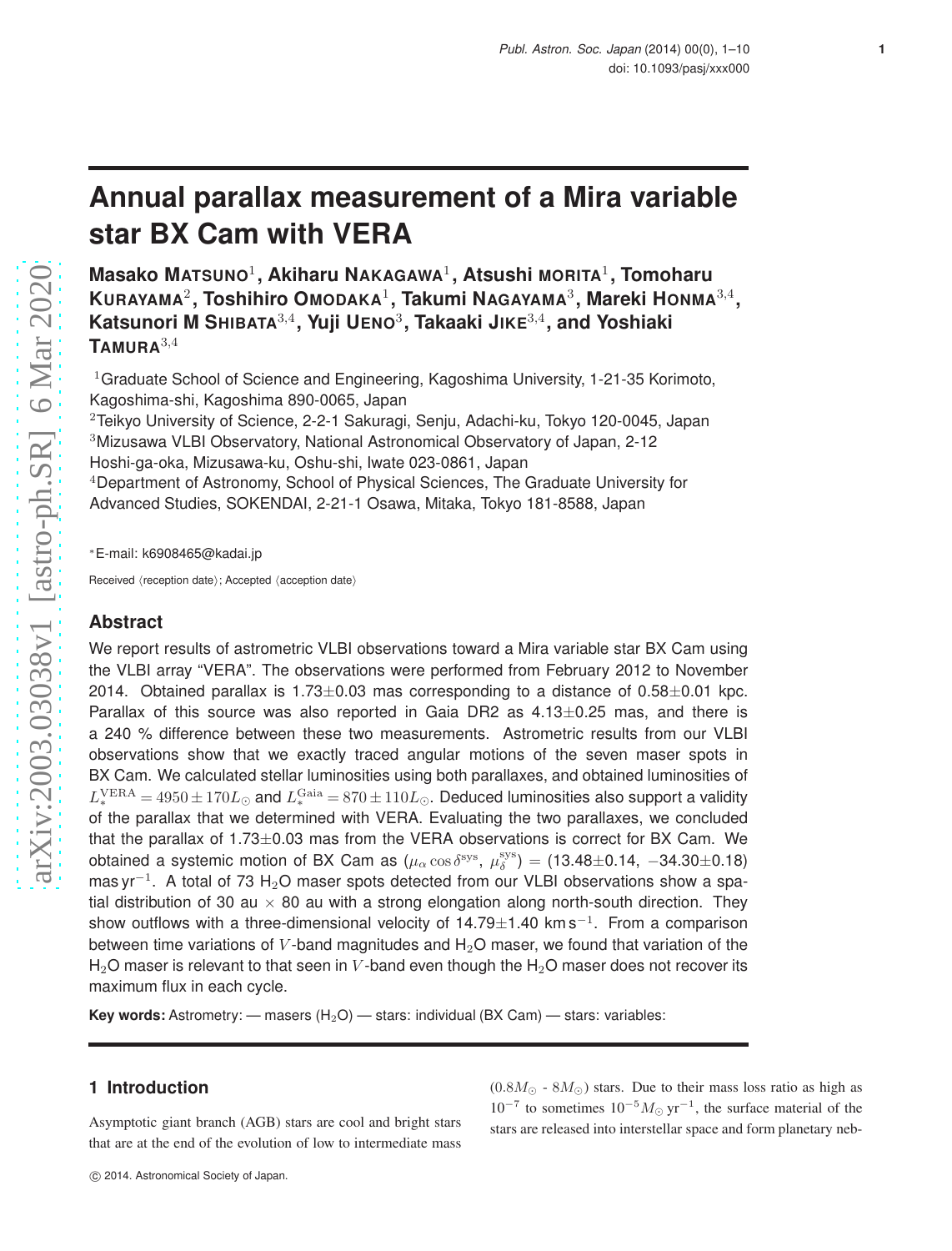ulae, then finally evolve to white dwarfs with its core. Mira variable stars are one of the representatives of AGB stars showing typical pulsation periods of 200 to 800 days. The photosphere is covered with thick dust and molecular gas due to high mass loss phenomena and infrared radiation due to circumstellar envelope is outstanding. It is well known that they have SiO,  $H<sub>2</sub>O$ , and OH masers in the dust and molecular gas regions. Expansion velocity of the outer layers reaches 5 to 10 km s<sup> $-1$ </sup> (Kim et al. 2014). Among the three maser species, SiO maser is found at close vicinity of the stellar surface. The  $H_2O$  maser is found outer region next to the SiO maser, and the OH maser is excited at the outermost region. All the maser species are excited in expanding dust shell and trace the stellar outflow.

BX Camelopardalis (BX Cam) is an O-rich Mira variable star with a pulsating period of  $486$  days  $(AAVSO)^1$ . It also has names of IRAS 05411+6957, IRC+70066, NSV 2601, and RAFGL 811. The spectral type is M9.5 (Solf 1978), and the presence of SiO, H2O, and OH masers have been confirmed (Zuckerman 1979; Crocker & Hagen 1983; Ukita & Le Squeren 1984). Parallax of BX Cam is measured by Gaia and  $4.13\pm0.25$ mas is reported in the Gaia Data Release  $2 (DR2)^2$ . We think it is important to confirm its validity by comparing it with a parallax from an independent measurement based on VLBI astrometry. Observation of H2O masers around AGB stars are important not only for parallax measurement but also for understanding of characteristics of circumstellar matters and its kinematics.

In this paper, we report results of astrometric VLBI observations toward  $H_2O$  maser in BX Cam using the VLBI exploration for Radio Astronomy (VERA). In section 2, we describe details of our VLBI observations and single-dish observations at VERA Iriki station. In section 3, results are presented. In section 4, we discuss the validity of parallax measurements. Circumstellar kinematics of the maser spots will also be described. Finally, our studies are summarized in section 5.

# **2 Observation and Data Reduction**

## 2.1 VLBI observations with VERA

VLBI observations of BX Cam were conducted from February 2012 to November 2014 using the VERA. The VERA array consists of four 20 m aperture antennas at Mizusawa, Iriki, Ogasawara, and Ishigaki-jima. The maximum baseline length of the array is 2270 km between Mizusawa and Ishigaki-jima stations (Kobayashi et al. 2003). We observed  $H_2O$  maser emission at the rest frequency of  $22.235080 \text{ GHz}$  (6<sub>16</sub>-5<sub>23</sub> transition) associated with BX Cam. To measure absolute proper motion of  $H_2O$  maser spots, we determine positions of the maser spots with respect to the position reference source J0554+6857.

Dual-beam system equipped with the VERA antennas enables us to observe these two sources, simultaneously (Kawaguchi et al. 2000). We present coordinates of the two sources on table 1. These coordinates are used as a phase-tracking center in a correlation process of the VLBI data. They have separation angle of 1.19◦ with a position angle of 146.8◦ . In table 2, we present observation date and corresponding Modified Julian Date (MJD).

Received signals at two beams were 2-bit digitized with a sampling ratio of 512 Msps, yielding 1024 Mbps data in each beam. The 256 MHz bandwidth data at each beam were divided into 16 IF channels with 16 MHz bandwidth. In a recording procedure of maser source BX Cam, 16 MHz out of 256 MHz data was recorded into a magnetic tape. And, in the case of continuum target J0554+6857, 240 MHz (16 MHz  $\times$  15 IFs) out of 256 MHz data was recorded into the magnetic tape at the same time. In the recording process, the SONY DIR 2000 system was used. Data correlation was made with Mitaka FX correlator (Shibata et al. 1998). In the correlation process of BX Cam, a 16 MHz data was processed with 512 spectral channels and it gives a frequency spacing of 31.250 kHz with corresponding velocity spacing of  $0.42 \text{ km s}^{-1}$ . In the correlation process of the reference source J0554+6857, each IF channel was processed with 64 spectral channels. The synthesized beam size was typically  $1.36 \text{ mas} \times 1.00 \text{ mas}$  with its major axis position angle of −32◦ in our observations.

We used the Astronomical Imaging Package Software (AIPS) developed in the National Radio Astronomical Observatory in the data reduction. Amplitude calibration was done using system noise temperatures and gains logged during observations at each station. For bandpass calibration of target source BX Cam, we observed bright continuum sources 0552+398 and 3C84 every 80 minutes. We used a task FRING to solve residual phase fluctuations of J0554+6857 with integration time of 3 minutes. By setting software parameters of "solint  $= 3$ " and "solsub  $= 6$ " in AIPS, we obtained solutions of phase, group delay, and delay ratio with interval of every 30 seconds. And, a task CALIB was also used to solve phase fluctuation with shorter time scales. Using a task TACOP, these solutions were transferred to the data of BX Cam. After the calibration, the visibility data were Fourier transformed to phase referenced maps using a task IMAGR. Field of view of BX Cam image was 51.2 mas  $\times$  51.2 mas square (2048  $\times$  2048 pixel map with its pixel size of 0.025 mas/pixel). We made images of several fields, then synthesized them into one wide field image which will be shown in section 3. Noise levels of the phase referenced map of BX Cam was, typically,  $0.2$  Jy beam<sup>-1</sup>, and we adopted a signal to noise ratio (S/N) of 6 as a detection criterion of maser spots. On each phase referenced map, we fitted images of the maser spots to two-dimensional Gaussian models to deduce their peak positions and flux densities. The positions were used in parallax fitting and used also in analysis of internal

<sup>&</sup>lt;sup>1</sup> The American Association of Variable Star Observers https://www.aavso.org

<sup>2</sup> Gaia Data Release 2; https://www.cosmos.esa.int/web/gaia/dr2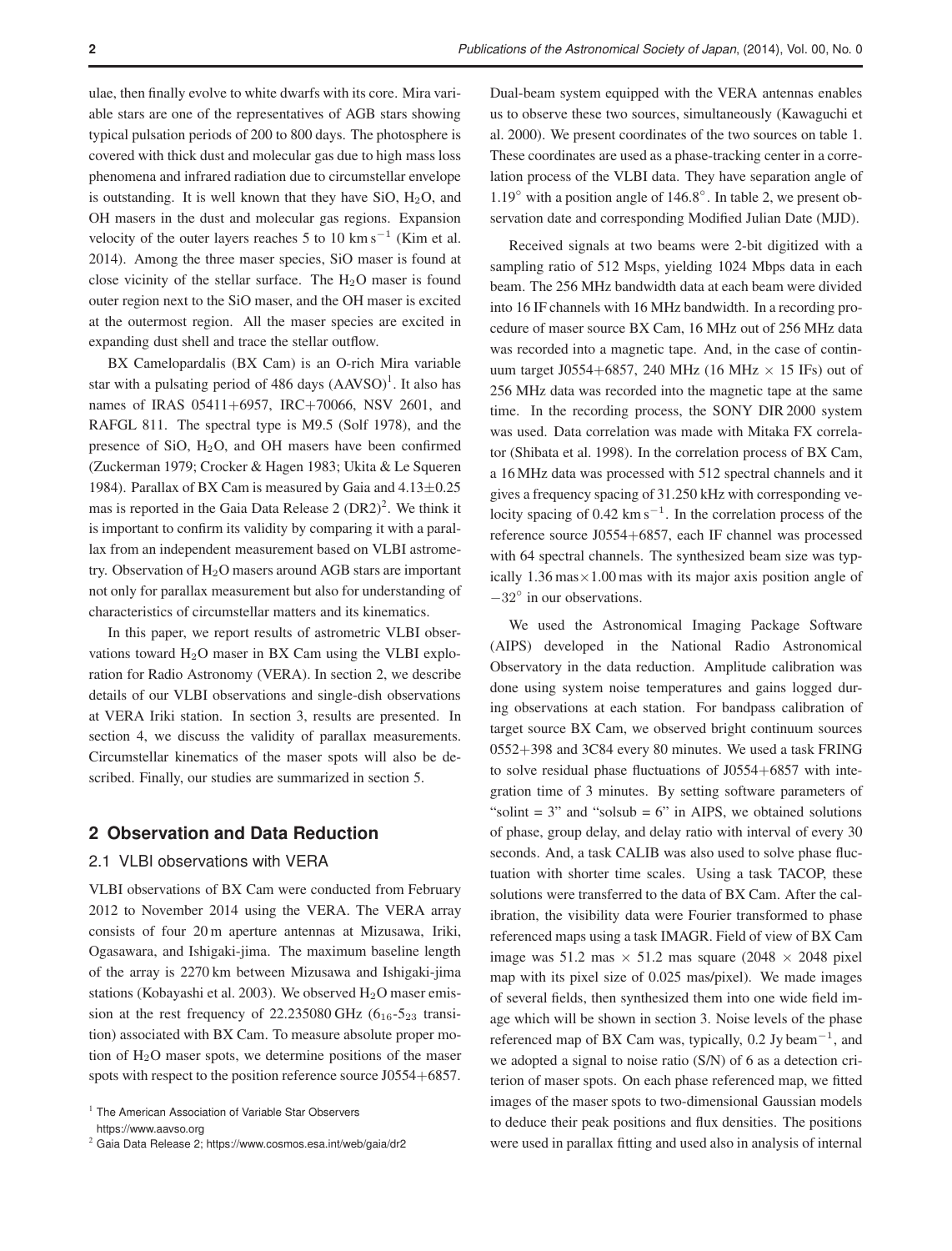motions of the maser spots in BX Cam. More detailed procedures of phase referencing are given in a study by Nakagawa et al. (2008).

#### 2.2 Single-dish observations at VERA Iriki station

In addition to the VLBI observations, we have been conducted long term single-dish monitoring of  $H<sub>2</sub>O$  maser at VERA Iriki station. The first single-dish observation of H2O maser in BX Cam was held in 10 February 2009 at 22 GHz. Observation interval has not necessarily been uniform, but in the shortest case, an interval of about one month was adopted. This monitoring observation is being continued now. The intervals of recent single-dish observations are not so short as the past. From an integration time of 10 minutes,  $1\sigma$  noise level of the singledish observations was obtained to be, typically, 0.05 K corresponding to the flux density of ∼1 Jy. In the single-dish observations of H<sub>2</sub>O maser, velocity resolutions of 0.42 km s<sup> $-1$ </sup> and  $0.21$  km s<sup> $-1$ </sup> were adopted. In 2018, we also conducted singledish SiO maser observation at 43 GHz at VERA Iriki station with a velocity resolution of  $0.21 \text{ km s}^{-1}$ .

**Table 1.** Coordinates of the sources

| Source            | RA (J2000.0)                                         | DEC (J2000.0)                |  |  |  |
|-------------------|------------------------------------------------------|------------------------------|--|--|--|
| BX Cam            | $05^{\rm h}$ 46 <sup>m</sup> 44.3614 <sup>s</sup>    | $+69^{\circ} 58' 24.035''$   |  |  |  |
| $J(0.554 + 6857)$ | $0.5^{\rm h}$ 54 <sup>m</sup> 00.806717 <sup>s</sup> | $+68^{\circ} 57' 54.44379''$ |  |  |  |

#### **Table 2.** Date of VLBI observations

| Obs.           | Date              | <b>MJD</b> |  |  |  |  |
|----------------|-------------------|------------|--|--|--|--|
| ID             | Y<br>M<br>D       |            |  |  |  |  |
|                |                   |            |  |  |  |  |
| 1              | 2012 Feb 10       | 55967      |  |  |  |  |
| $\overline{c}$ | Mar <sub>09</sub> | 55995      |  |  |  |  |
| 3              | Apr $13$          | 56030      |  |  |  |  |
| $\overline{4}$ | Apr 26            | 56043      |  |  |  |  |
| 5              | May 26            | 56073      |  |  |  |  |
| 6              | <b>Jun 19</b>     | 56097      |  |  |  |  |
| 7              | Aug 22            | 56161      |  |  |  |  |
| 8              | 2013 Jan 17       | 56309      |  |  |  |  |
| 9              | Feb <sub>25</sub> | 56348      |  |  |  |  |
| 10             | Mar 24            | 56375      |  |  |  |  |
| 11             | Apr 30            | 56412      |  |  |  |  |
| 12             | May 26            | 56438      |  |  |  |  |
| 13             | Sep 01            | 56536      |  |  |  |  |
| 14             | Oct 21            | 56586      |  |  |  |  |
| 15             | <b>Nov 22</b>     | 56618      |  |  |  |  |
| 16             | Dec 20            | 56646      |  |  |  |  |
| 17             | 2014 Jan 24       | 56681      |  |  |  |  |
| 18             | Mar 13            | 56729      |  |  |  |  |
| 19             | Apr 23            | 56770      |  |  |  |  |
| 20             | May 26            | 56803      |  |  |  |  |
| 21             | Sep 05            | 56905      |  |  |  |  |
| 22             | Oct 26            | 56956      |  |  |  |  |
| 23             | <b>Nov 24</b>     | 56985      |  |  |  |  |

## **3 Results**

# 3.1 Spectra of  $H_2O$  and SiO masers obtained from single-dish observations

We obtained  $H_2O$  maser spectra and its time variation in BX Cam from the single-dish observations at Iriki station. Figure 1 shows five total power spectra observed from 20 February 2012 to 19 November 2018. Noise floors of each spectrum is shifted to several  $\times$  10 Jy for clarity. During the period of our VLBI observations, from February 2012 to November 2014, the H<sub>2</sub>O maser have continuously been found at  $V_{\rm LSR}$ range in between  $-7 \text{ km s}^{-1}$  to  $-15 \text{ km s}^{-1}$ . We detected multiple velocity components in all single-dish observations. In 2018, we detected red-shifted component at the LSR velocity  $(V_{\text{LSR}})$  of  $+7$  km s<sup>-1</sup> to  $+10$  km s<sup>-1</sup> in single-dish observation, however it was not detected during our VLBI observations from 2012 to 2014. We also confirmed existence of the same red-shifted components in a study by Engels et al. 1988. After the last detection in March 2019 at Iriki station, the red-shifted components have been disappeared again.

Figure 2 shows total power spectra of SiO maser observed at Iriki station. Top and bottom panels are SiO v=1 and SiO v=2 obtained in 18 and 27 June 2018, respectively. Bright emis-

sions with a velocity range from  $-5 \text{ km s}^{-1}$  to  $+5 \text{ km s}^{-1}$  were detected. Since the excitation of SiO maser occur at the close vicinity of the central star rather than H2O maser, velocity of the SiO maser emission is thought to reflect radial velocity of the central star. From our results, we can estimate the radial velocity of BX Cam to be  $0 \text{ km s}^{-1}$ , and this is consistent with the radial velocity of 0  $km s^{-1}$  reported in studies by Nyman et al. (1992) and Kim et al. (2010).

### 3.2 Annual parallax and Distance of BX Cam

Among a total of 23 VLBI observations, we detected  $H_2O$ maser in 21 observations using a technique of phase referencing analysis. We adopted a signal to noise ratio (S/N) of 6 as a detection criterion of maser spots in phase referenced images. The bluest and reddest LSR velocities  $(V_{\text{LSR}})$  of the detected maser spots were  $-15.69$  km s<sup>-1</sup> and  $-7.29$  km s<sup>-1</sup>, representing a velocity coverage of  $8.40 \text{ km s}^{-1}$ . We detected maser spots in all 21 discrete velocity channels in the velocity coverage.

In data reductions of the two observations on 1st September 2013 and 5 September 2014, we did not obtain valid solutions for calibration. Therefore, we could not make phase referenced images of maser spots. In the second observation in 09 March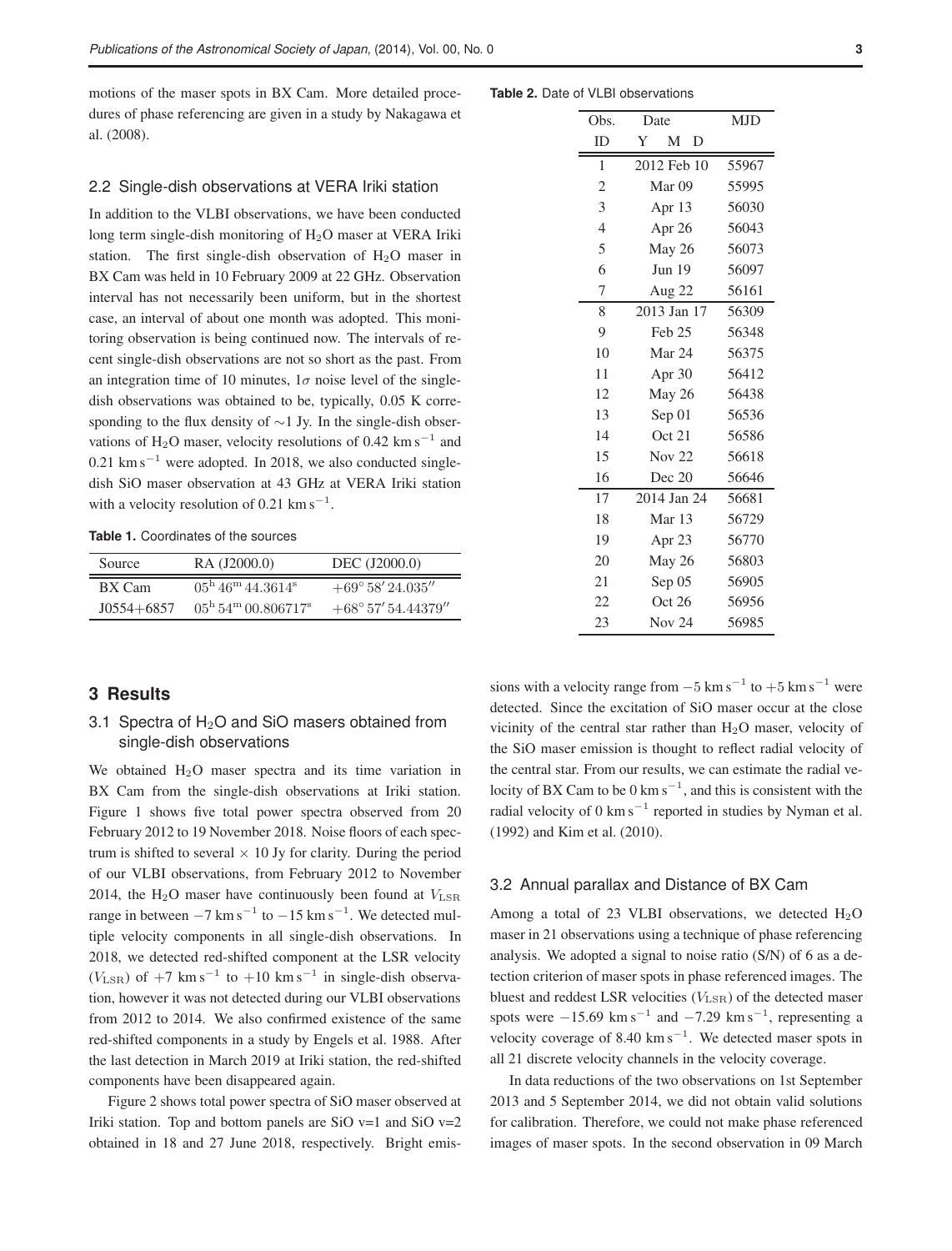

**Fig. 1.** Total power spectra of H<sub>2</sub>O maser in BX Cam obtained at VERA Iriki station from 20 February 2012 to 19 November 2018. For clarity, noise floors are shifted appropriately with several  $\times$  10 Jy.



**Fig. 2.** Total power spectra of SiO maser v=1 (top) and v=2 (bottom) in BX Cam obtained at VERA Iriki station in 18 and 27 June, 2018, respectively. SiO maser was detected in radial velocity range of  $-5$  km s $^{-1}$  to  $+5$  $km s^{-1}$  .

2012, we could not identify the maser spots that we trace for parallax estimation. There is a significantly large discontinuity in position of the maser spots. Finally, we used 21 observations to solve an annual parallax of BX Cam. Table 3 represents detection flags of the maser spots in order of increasing LSR velocities  $(V_{\rm LSR})$ . The flags of "1" and "0" correspond to detection and non-detection of the maser spots, respectively.

To solve an annual parallax, it is important to select maser spots with simple and stable structures. Using seven maser spots which represent point like structure, we estimated the parallax of BX Cam. In table 3, we appended daggers  $(\dagger)$  to the  $V_{\text{LSR}}$ of maser spots which are used in the parallax fitting. The observation IDs are same as those presented in table 2. Using a least-squares analysis, a parallax of BX Cam was obtained to be  $1.73\pm0.03$  mas which corresponds to the distance of  $0.58\pm0.01$ kpc. In figure 3, we presented oscillating terms of parallactic motion in RA (top panel) and DEC (bottom panel) along with time. Filled circles are position offsets of each maser spot and their colors indicate the  $V_{\rm LSR}$ . Solid curves are the best-fit models of the parallactic oscillations. We regarded post-fit residuals of the least-squares analysis, 0.19 mas in RA axis and 0.18 mas in DEC axis, as position errors of the maser spots and presented them as error bars in figure 3. For three maser spots among all the seven spots which were used in the parallax fitting, selection of the maser spots representing point-like structure, and identification of the same spots were relatively difficult. And also, residual four maser spots were found in very adjacent positions aligned in the direction of east-west with angular separations smaller than the size of synthesized beam. We think that these conditions can introduce relatively large post-fit residual in RA axis. In the parallax fitting, proper motions of each maser spot are simultaneously solved. We present them in the next section.

#### 3.3 Distribution and proper motion of maser spots

In the phase referenced images, we detected a total of 73 maser spots within a velocity coverage from  $-15.69$  km s<sup>-1</sup> to  $-7.29$ km s<sup>-1</sup>. Since we found multiple maser spots at same velocity channels, total number of the maser spots are larger than the number of velocity channels. We describe details of the 23 maser spots in table 4 from which we could derive proper motions. In the case where a maser spot is detected in less than two continuous observations, we do not define proper motion, and subsequently there is no description of the maser spot at the  $V_{\text{LSR}}$  of  $-8.55 \text{ km s}^{-1}$  in table 4. Since we found two discrete maser spots in the three velocity channels of  $-8.97 \text{ km s}^{-1}$ ,  $-11.49$  km s<sup>-1</sup>, and  $-12.75$  km s<sup>-1</sup>, there are two positions and proper motions for each maser spot in table 4. In the table,  $\Delta \alpha \cos \delta$  and  $\Delta \delta$  represent position of the maser spot with respect to the phase tracking center of BX Cam. The  $\mu_{\alpha}$  cos  $\delta$ and  $\mu_{\delta}$  are angular proper motion of the maser spot in units of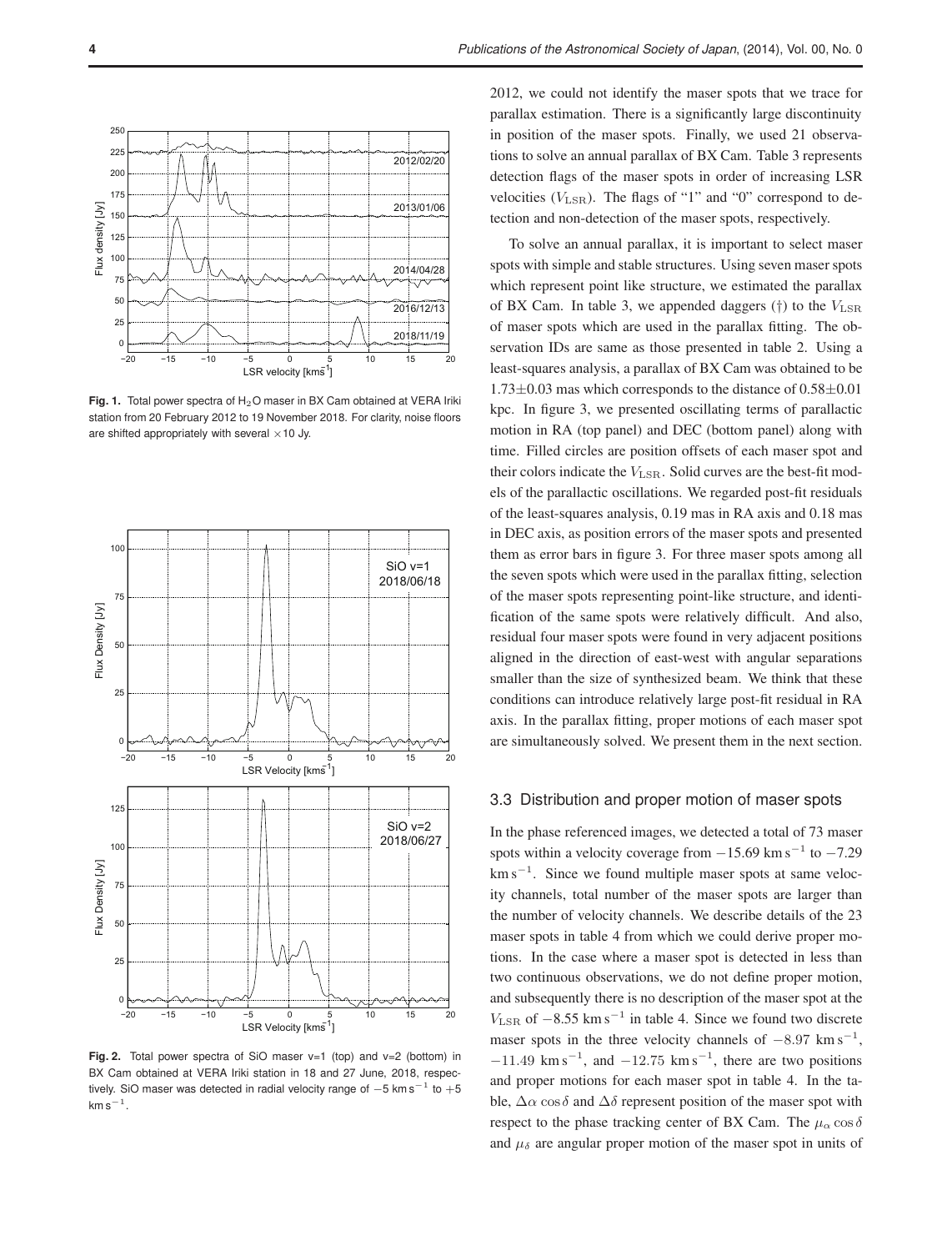|                         |                |                |                |                |                |                  |              |              |                |                |                | Observation ID |          |                |                |                |          |                |                  |                |                |
|-------------------------|----------------|----------------|----------------|----------------|----------------|------------------|--------------|--------------|----------------|----------------|----------------|----------------|----------|----------------|----------------|----------------|----------|----------------|------------------|----------------|----------------|
| $V_{\rm LSR}$           |                |                |                |                |                |                  |              |              |                |                |                |                |          |                |                |                |          |                |                  |                |                |
| $\mathrm{[km\,s^{-1}]}$ | $\mathbf{1}$   | 2              | 3              | $\overline{4}$ | 5              | 6                | 7            | $\,$ 8 $\,$  | 9              | 10             | 11             | 12             | 14       | 15             | 16             | 17             | 18       | 19             | 20               | 22             | $23\,$         |
| $-7.29$                 | $\Omega$       | $\overline{0}$ | $\overline{0}$ | $\mathbf{1}$   | $\mathbf{1}$   | $\boldsymbol{0}$ | $\mathbf{1}$ | $\mathbf{1}$ | $\overline{1}$ | $\overline{0}$ | $\overline{0}$ | $\overline{0}$ | $\Omega$ | $\overline{0}$ | $\overline{0}$ | $\overline{0}$ | $\Omega$ | $\overline{0}$ | $\Omega$         | $\overline{0}$ | $\overline{0}$ |
| $-7.71$                 | 1              | $\overline{0}$ | $\theta$       | 1              | $\mathbf{1}$   | 1                | 1            | 1            | 1              | 1              | $\theta$       | $\theta$       | $\theta$ | $\overline{0}$ | $\mathbf{1}$   | $\Omega$       | $\theta$ | $\Omega$       | $\overline{0}$   | $\Omega$       | $\Omega$       |
| $-8.13$                 | $\theta$       | $\overline{0}$ | $\theta$       | $\overline{0}$ | $\theta$       | $\theta$         | 1            | 1            | 1              | $\theta$       | $\theta$       | $\Omega$       | $\theta$ | $\overline{0}$ | $\overline{0}$ | $\Omega$       | $\Omega$ | $\theta$       | $\overline{0}$   | $\Omega$       | $\Omega$       |
| $-8.55$                 | $\overline{0}$ | $\theta$       | $\theta$       | $\theta$       | $\theta$       | $\theta$         | 1            | 1            | $\theta$       | $\theta$       | $\theta$       | $\Omega$       | $\theta$ | $\theta$       | $\theta$       | $\Omega$       | $\theta$ | $\theta$       | $\overline{0}$   | $\overline{0}$ | $\theta$       |
| $-8.97$                 | $\Omega$       | $\theta$       | $\theta$       | $\theta$       | $\Omega$       | $\theta$         | 1            | 1            | 1              | 1              | $\theta$       | $\Omega$       | 1        | $\mathbf{1}$   | $\overline{0}$ | 1              | $\theta$ | $\overline{0}$ | $\overline{0}$   | $\theta$       | $\overline{0}$ |
| $-9.39$                 | $\Omega$       | $\theta$       | $\theta$       | $\theta$       | $\theta$       | $\Omega$         | 1            |              |                | 1              | $\overline{0}$ | $\Omega$       | 1        | $\mathbf{1}$   | 1              | 1              | $\theta$ | $\theta$       | $\overline{0}$   | $\theta$       | $\overline{0}$ |
| $-9.81^{\dagger}$       | $\mathbf{1}$   | 1              | 1              | 1              | $\overline{0}$ | 1                | 1            | 1            | 1              | 1              | 1              | 1              | 1        | 1              | 1              | 1              | 1        | 1              | $\theta$         | $\theta$       | $\theta$       |
| $-10.23^{\dagger}$      | 1              | 1              | 1              |                |                | 1                |              |              |                | 1              | 1              | 1              | 1        | 1              | 1              | 1              | 1        | 1              | $\mathbf{0}$     | $\theta$       | $\Omega$       |
| $-10.65^{\dagger}$      | $\Omega$       | $\theta$       | 1              | 1              | $\theta$       | 1                |              | 1            | 1              | 1              | 1              | $\Omega$       | 1        | 1              | 1              | 1              | 1        | 1              | $\theta$         | $\Omega$       | $\Omega$       |
| $-11.07^{\dagger}$      | $\mathbf{1}$   | $\theta$       | $\theta$       | $\theta$       | $\theta$       | $\theta$         | 1            | 1            | $\theta$       | $\theta$       | $\theta$       | $\theta$       | $\theta$ | 1              | 1              | 1              | 1        | $\theta$       | $\overline{0}$   | $\theta$       | $\theta$       |
| $-11.49$                | 1              | $\overline{0}$ | $\theta$       | 1              | $\theta$       | $\theta$         | $\Omega$     | 1            | 1              | 1              | $\theta$       | $\Omega$       | $\theta$ | 1              | 1              | 1              | 1        | 1              | $\theta$         | $\theta$       | $\overline{0}$ |
| $-11.91$                | 1              | $\overline{0}$ | 1              |                | 1              | $\theta$         | $\Omega$     | 1            | 1              | $\theta$       | $\theta$       | $\Omega$       | $\theta$ | 1              | 1              | 1              | 1        | 1              | $\mathbf{1}$     | $\theta$       | $\theta$       |
| $-12.33$                | 1              | $\overline{0}$ | 1              | 1              | 1              | 1                | 1            | 1            | $\theta$       | $\overline{0}$ | $\theta$       | $\Omega$       | $\theta$ | 1              | 1              | 1              | 1        | 1              | $\mathbf{1}$     | $\overline{0}$ | $\theta$       |
| $-12.75$                | 1              | 1              |                |                |                |                  |              |              |                | 1              | 1              | $\theta$       | 1        | 1              | 1              | 1              | $\theta$ | 1              | $\theta$         | $\theta$       | $\theta$       |
| $-13.17^{\dagger}$      | 1              | 1              | 1              |                |                | 1                | 1            | 1            | 1              | 1              | 1              | 1              | 1        | 1              | 1              | 1              | 1        | 1              | $\mathbf{1}$     | $\theta$       | $\theta$       |
| $-13.59^{\dagger}$      | $\Omega$       | 1              | $\theta$       | 1              | 1              | $\boldsymbol{0}$ | 1            | $\theta$     | 1              | $\mathbf{1}$   | 1              | 1              | 1        | 1              | 1              | 1              | 1        | 1              | $\mathbf{1}$     | 1              | 1              |
| $-14.01$                | $\Omega$       | $\theta$       | $\theta$       | $\theta$       | $\theta$       | $\theta$         | $\theta$     | 1            | 1              | $\theta$       | $\theta$       | $\Omega$       | 1        | 1              | 1              | 1              | 1        | 1              | $\mathbf{1}$     | 1              | 1              |
| $-14.43^{\dagger}$      | $\Omega$       | $\theta$       | $\theta$       | $\theta$       | $\theta$       | $\theta$         | $\theta$     | 1            | 1              | 1              | $\theta$       | $\theta$       | 1        | 1              | $\mathbf{1}$   | 1              | 1        | 1              | $\theta$         | 1              | 1              |
| $-14.85$                | $\Omega$       | $\theta$       | $\Omega$       | $\theta$       | $\theta$       | $\theta$         | $\Omega$     | 1            | $\theta$       | $\theta$       | $\Omega$       | $\Omega$       | 1        | 1              | 1              | 1              | 1        | 1              | $\mathbf{1}$     | 1              | 1              |
| $-15.27$                | $\Omega$       | $\theta$       | $\theta$       | $\theta$       | $\theta$       | $\theta$         | $\theta$     | $\theta$     | $\theta$       | $\theta$       | $\Omega$       | $\overline{0}$ | $\theta$ | 1              | 1              | 1              | 1        | 1              | $\overline{0}$   | $\Omega$       | $\overline{0}$ |
| $-15.69$                | $\theta$       | $\overline{0}$ | $\theta$       | $\overline{0}$ | $\theta$       | $\theta$         | $\theta$     | $\theta$     | $\theta$       | $\overline{0}$ | $\theta$       | $\theta$       | $\theta$ | $\mathbf{1}$   | $\overline{0}$ | 1              | 1        | 1              | $\boldsymbol{0}$ | $\overline{0}$ | $\theta$       |

**Table 3.** Maser spots of BX Cam detected in phase referencing analysis.

†: The VLSR appended with daggers indicate that the velocity components were used in parallax fitting.

mas yr<sup>-1</sup>. The S and S/N are flux density and signal to noise ratio, respectively. The positions and flux densities of each maser spot in table 4 are measurements at the time of their first detections. For the seven maser spots used in the parallax fitting, one common parallax and proper motions of each maser spot are solved at the same time. For the other maser spots, proper motions are solved from least-square analysis while using a fixed parallax of 1.73 mas.

Figure 4 shows distribution of all 73 maser spots on the sky plane. The distribution is highly elongated along north-south direction with an angular extent of 50 mas  $\times$  140 mas which corresponds to 30 au  $\times$  80 au at the distance of BX Cam. It can suggest a presence of collimated flows. Filled circles indicate maser spots and color indicate their  $V_{\rm LSR}$ . From the distribution, we find that the red-shifted components mainly distribute in northern and southern area of the whole extent, and the blueshifted components are well clustered and distribute in the central region. Details of the arrows which indicate circumstellar motion of the maser spots are given in section 4.3. At bottom left of figure 4, we presented a vector of 3 mas  $yr^{-1}$  which corresponds to a linear velocity of 8.2 km s<sup> $-1$ </sup> at 0.58 kpc,

## **4 Discussion**

## 4.1 Time variation of  $H<sub>2</sub>O$  maser in BX Cam

It is known that an excitation of  $H<sub>2</sub>O$  maser is sensitive to stellar wind due to a stellar pulsation and there is a correlation between time variation of  $H<sub>2</sub>O$  maser and optical variability with 0.1 to 0.4 phase shift relative to optical maximum (Kim et al. 2014). The optical period of BX Cam is reported to be 486 days (AAVSO), however we derived the period again by ourselves. For BX Cam, the V -band observations were performed on 40 nights in AAVSO database. First and last dates of the nights are 25 February 2016 (MJD 57443) and 1st December 2019 (MJD 58818), respectively. Compiling the data set of V -band magnitudes in 40 nights from AAVSO database, we obtained a pulsation period and a mean magnitude as 439.83 days and  $15.00\pm0.47$  mag, respectively. The fitting program was provided from N. Matsunaga (2008, private communication) in which the best-fit Fourier component was determined from many trials. The result is shown in figure 5. A top panel in figure 5 shows a variation of  $V$ -band magnitude (filled circles) with the best fit model (solid curve). Middle panel shows root mean square (r.m.s.) of the residuals along with trial periods. At the best-fit pulsation period, the r.m.s. shows minimum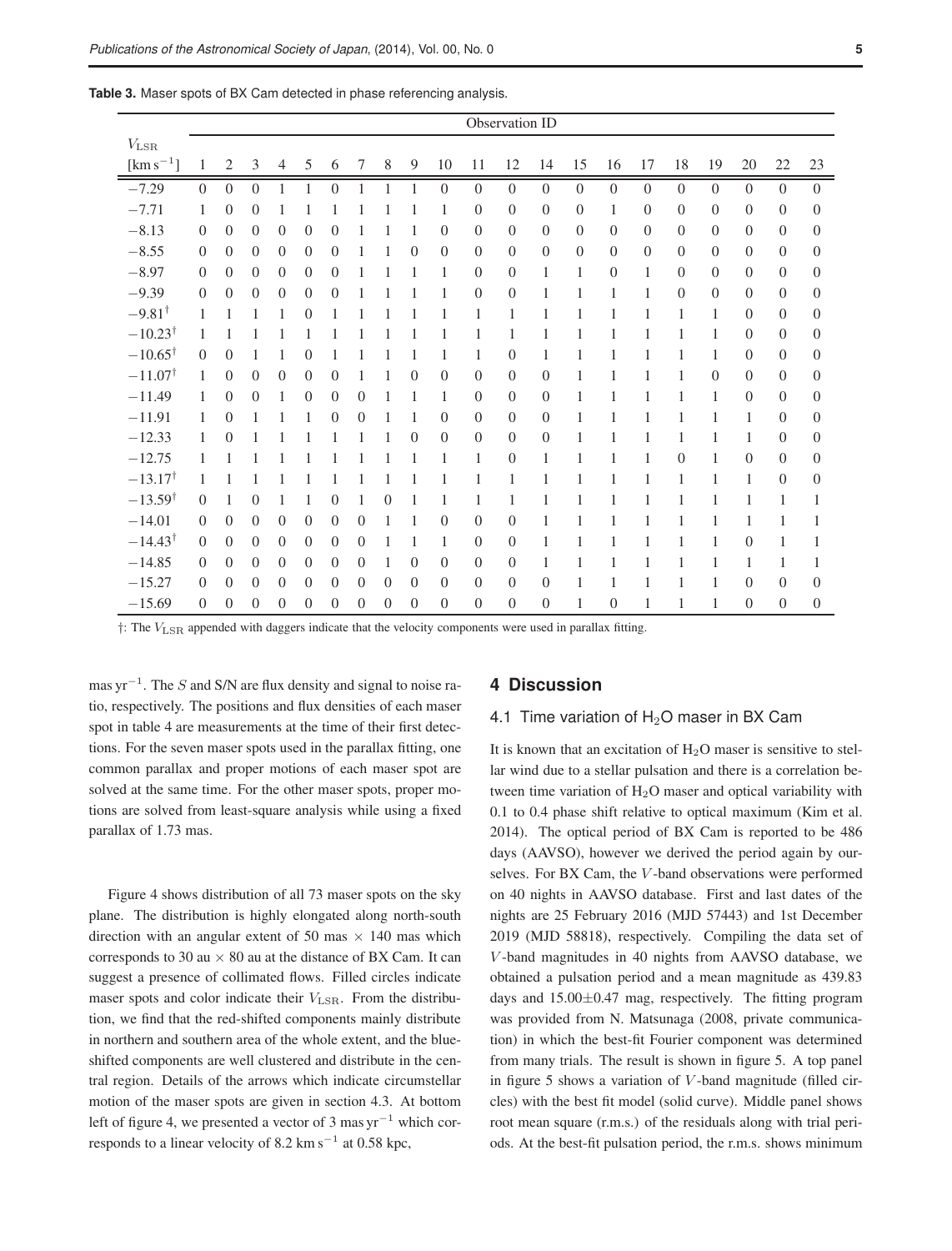| Spot           | $V_{\rm LSR}$   | $\Delta \alpha \cos \delta$ | $\Delta\delta$ | $\mu_{\alpha}$ cos $\delta$ | $\mu_{\delta}$    | $\cal S$                              | S/N  |
|----------------|-----------------|-----------------------------|----------------|-----------------------------|-------------------|---------------------------------------|------|
| ID             | [ $km s^{-1}$ ] | [mas]                       | [mas]          | [mas $\rm{yr}^{-1}$ ]       | [mas $yr^{-1}$ ]  | [Jy beam <sup><math>-1</math></sup> ] |      |
| $\mathbf{1}$   | $-7.29$         | $-1.24$                     | $-76.03$       | 13.42±0.24                  | $-39.05 \pm 0.29$ | 0.90                                  | 8.1  |
| $\mathbf{2}$   | $-7.71$         | $-0.80$                     | $-73.36$       | $13.65 \pm 0.07$            | $-38.75 \pm 0.14$ | 1.84                                  | 14.3 |
| $\overline{3}$ | $-8.13$         | 1.62                        | $-77.50$       | $13.14 \pm 0.13$            | $-38.21 \pm 0.21$ | 2.77                                  | 12.3 |
| 4              | $-8.97$         | $-15.10$                    | 28.40          | $12.78 \pm 0.08$            | $-30.26 \pm 0.14$ | 12.6                                  | 16.8 |
| 5              | $-8.97$         | $-24.29$                    | 30.80          | $12.88 \pm 0.09$            | $-30.22 \pm 0.11$ | 6.7                                   | 11.6 |
| 6              | $-9.39$         | $-18.62$                    | 31.34          | $12.62 \pm 0.13$            | $-30.45 \pm 0.12$ | 18.3                                  | 42.9 |
| 7              | $-9.81$         | $-12.09$                    | 27.56          | $12.15 \pm 0.08$            | $-30.03 \pm 0.09$ | 1.11                                  | 7.2  |
| $\,8\,$        | $-10.23$        | $-11.93$                    | 27.52          | $12.00 \pm 0.07$            | $-30.12 \pm 0.07$ | 2.17                                  | 12.8 |
| 9              | $-10.65$        | $-11.84$                    | 27.35          | $11.90 \pm 0.08$            | $-30.06 \pm 0.08$ | 1.03                                  | 7.8  |
| 10             | $-11.07$        | $-10.25$                    | 28.29          | $11.98 \pm 0.14$            | $-29.88 \pm 0.14$ | 3.92                                  | 12.2 |
| 11             | $-11.49$        | $-2.27$                     | 38.53          | $14.81 \pm 0.50$            | $-29.10\pm0.15$   | 3.34                                  | 13.7 |
| 12             | $-11.49$        | 0.17                        | $-25.23$       | $17.13 \pm 0.31$            | $-33.31 \pm 0.29$ | 0.99                                  | 7.3  |
| 13             | $-11.91$        | 2.83                        | $-26.88$       | $14.37 \pm 0.05$            | $-33.00 \pm 0.16$ | 1.13                                  | 11.0 |
| 14             | $-12.33$        | 2.67                        | $-27.12$       | $14.36 \pm 0.03$            | $-32.92 \pm 0.13$ | 1.89                                  | 18.0 |
| 15             | $-12.75$        | $-1.21$                     | $-26.67$       | $14.61 \pm 0.11$            | $-34.64 \pm 0.09$ | 2.19                                  | 14.4 |
| 16             | $-12.75$        | 2.37                        | $-27.39$       | 14.36±0.09                  | $-32.98 \pm 0.23$ | 1.82                                  | 10.3 |
| 17             | $-13.17$        | $-1.24$                     | $-26.74$       | $14.38 \pm 0.06$            | $-34.53 \pm 0.06$ | 1.59                                  | 12.3 |
| 18             | $-13.59$        | 0.62                        | $-28.88$       | 14.39±0.09                  | $-34.39\pm0.09$   | 5.85                                  | 10.3 |
| 19             | $-14.01$        | $-1.31$                     | $-28.93$       | $14.08 \pm 0.22$            | $-35.00 \pm 0.14$ | 17.1                                  | 16.8 |
| 20             | $-14.43$        | $-3.47$                     | $-28.68$       | $14.10 \pm 0.13$            | $-34.55\pm0.13$   | 1.99                                  | 10.2 |
| 21             | $-14.85$        | $-1.29$                     | $-25.03$       | $13.75 \pm 0.10$            | $-34.99\pm0.19$   | 1.29                                  | 13.3 |
| 22             | $-15.27$        | $-1.12$                     | $-26.44$       | $13.28 \pm 0.20$            | $-34.17\pm0.11$   | 4.14                                  | 28.8 |
| 23             | $-15.69$        | $-3.46$                     | $-26.69$       | $13.99 \pm 0.12$            | $-36.00 \pm 0.78$ | 1.99                                  | 17.9 |

**Table 4.** Positions and proper motions of the maser spots in BX Cam.

value. In the bottom panel, folded representation of V -band magnitudes (filled circles) on pulsation phase is shown.

Now we consider a time variation of  $H_2O$  maser by using the pulsation period of  $P = 439.83$  days which was derived from our previous fitting. To grasp a total activity of the maser emissions in BX Cam, we use an integrated intensity  $(I)$  in unit of K $*$ km s<sup>-1</sup> as an integration of flux density S along the axis of radial velocity. In the fitting of phase of  $H_2O$  maser, we assumed a simple sinusoidal function as

$$
I = \Delta I \sin(2\pi \frac{T}{P} + \theta) + I_0,
$$

where  $\Delta I$ , T, P,  $\theta$ , and  $I_0$  are amplitude, time, period, phase, and mean intensity, respectively. We solved only one phase parameter  $\theta$  from the fitting. The three parameters of  $\Delta I$ ,  $I_0$ , and P were fixed. Because of large time variation of the integrated intensity, we assumed  $\Delta I = 6.38$  K∗km s<sup>-1</sup> and  $I_0 = 9.12$ K∗km s<sup>-1</sup> as an amplitude and mean magnitude of H<sub>2</sub>O maser. Both values were estimated from integrated intensities obtained in the time range from MJD 55800 to MJD 56600 where number of single-dish observations is relatively dense. Since there are no V -band magnitudes in the AAVSO database during the time range of our single-dish observation, we could not directly compare the variations in V-band and  $H_2O$  maser. In figure 6,

we present results of the fitting. Filled circles indicate integrated intensities of H2O maser observed at VERA Iriki station from 10 February 2009 (MJD 54872) to 4th December 2013 (MJD 56630). Solid line indicates the best-fit model. It is shown that, over two cycles of pulsation, the local maximum and minimum of the H<sub>2</sub>O maser synchronize with the variation of V-band magnitude even though the  $H_2O$  maser does not always recover its whole amplitude in each cycle. From this consideration, we can expect that pulsation periods of AGB stars can also be derived from the time variation of  $H_2O$  maser for sources those who have low optical magnitudes but have bright maser emission. For example, in observations of OH/IR stars who show low magnitudes in the optical band and sometimes very weak even in the infrared band, time variation of the maser emission can help to determine pulsation periods of the stars.

# 4.2 Evaluation of the parallaxes obtained from VERA and Gaia based on stellar luminosity

We derived an annual parallax of 1.73 $\pm$ 0.03 mas from astrometric VLBI observations using the VERA, while we can also find a parallax of the same source as  $4.13\pm0.25$  mas in the Gaia Data Release 2 (DR2). There is a large discrepancy be-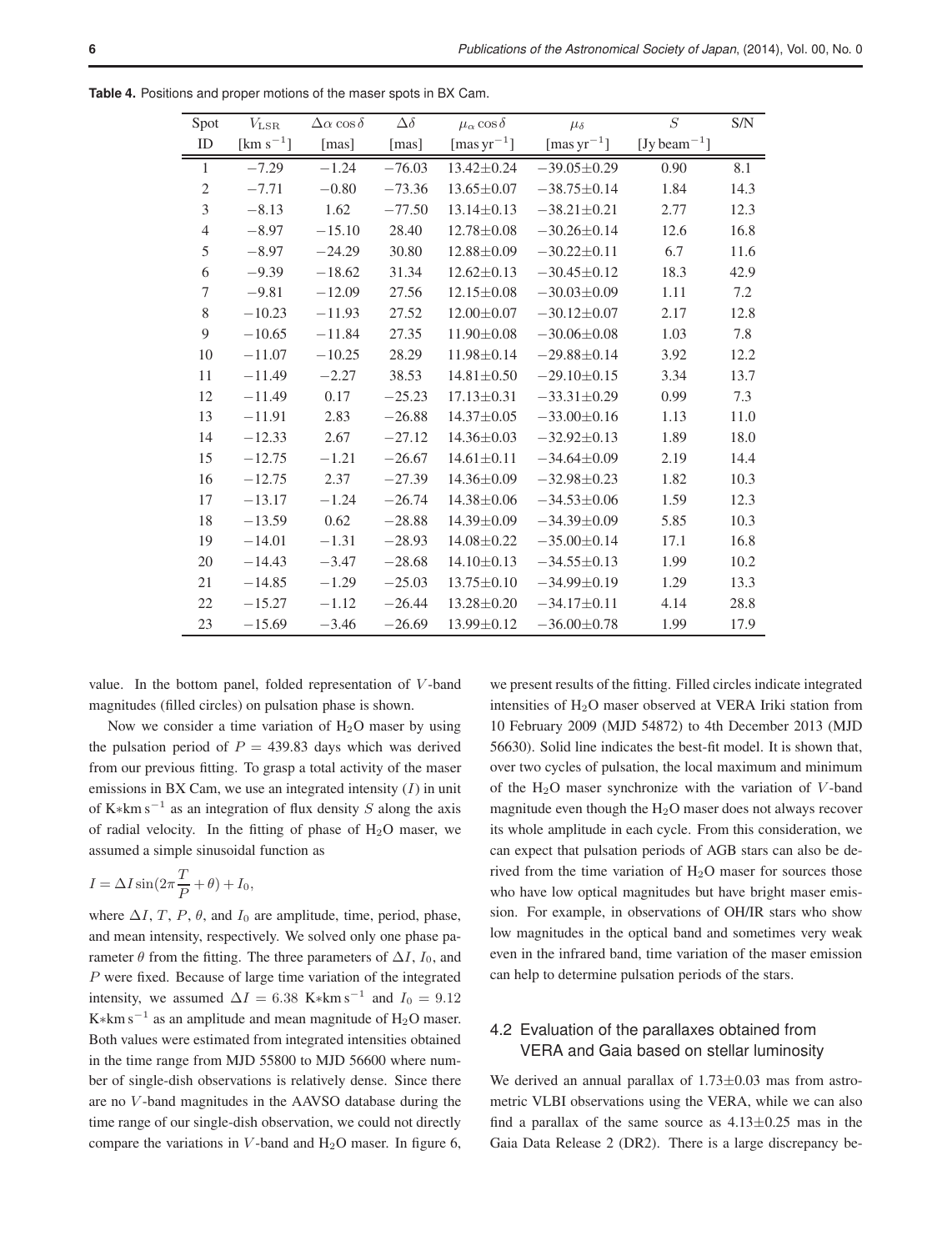

**Fig. 3.** Oscillating terms of the maser spots in BX Cam along the axes of RA (top) and DEC (bottom). Filled circles and solid lines represent positions of the maser spots and best-fit models of the annual parallax. Color indicate LSR velocities  $(V_{\rm LSR})$  of each maser spot.

tween the two measurements, representing a difference of 240 %, however both measurements give relative errors less than 10 %. VERA and Gaia DR2 give relative errors of 2 % and 6 %, respectively. In this section, we focus on the difference of two measurements and evaluate the parallaxes based on stellar luminosities deduced from the different parallaxes.

It is difficult to give a clear explanation of the reason why the two measurements show such a large discrepancy, nevertheless we infer the reason by considering characteristics of the target source and observation techniques. In VLBI observations, we do not detect any emission from the central star but make images of maser spots associated with the central star. By tracing transition of the maser positions, we solve the parallax. The angular resolution of the VLBI method, typically it is ∼1 mas, is comparable with the angular size of the maser spots. If the spatial structure of the maser spot is simple and stable, and also the phase referencing calibration is ideally performed, the deduced parallax is thought to be affected only by thermal noise of the final image. As we can see in figure 3, phase referencing observations were successfully done, and angular motions of the seven maser spots were exactly traced by the astrometric



**Fig. 4.** Distribution and internal motions of maser spots in BX Cam. Filled circles and arrows represent maser spots and their internal motions. LSR velocities  $(V_{\rm LSR})$  are indicated with colors. The stellar velocity of BX Cam is 0  $km s^{-1}$ . The arrow at the bottom left corner represents a motion of 3 mas yr<sup>-1</sup> which corresponds to a linear velocity of 8.2 km s<sup>-1</sup> at the distance of 0.58 kpc. Crosses with solid line, one-dotted chain line, and dottedline represent stellar positions estimated from data sets of VERA and Gaia. More details are seen in section 4.3.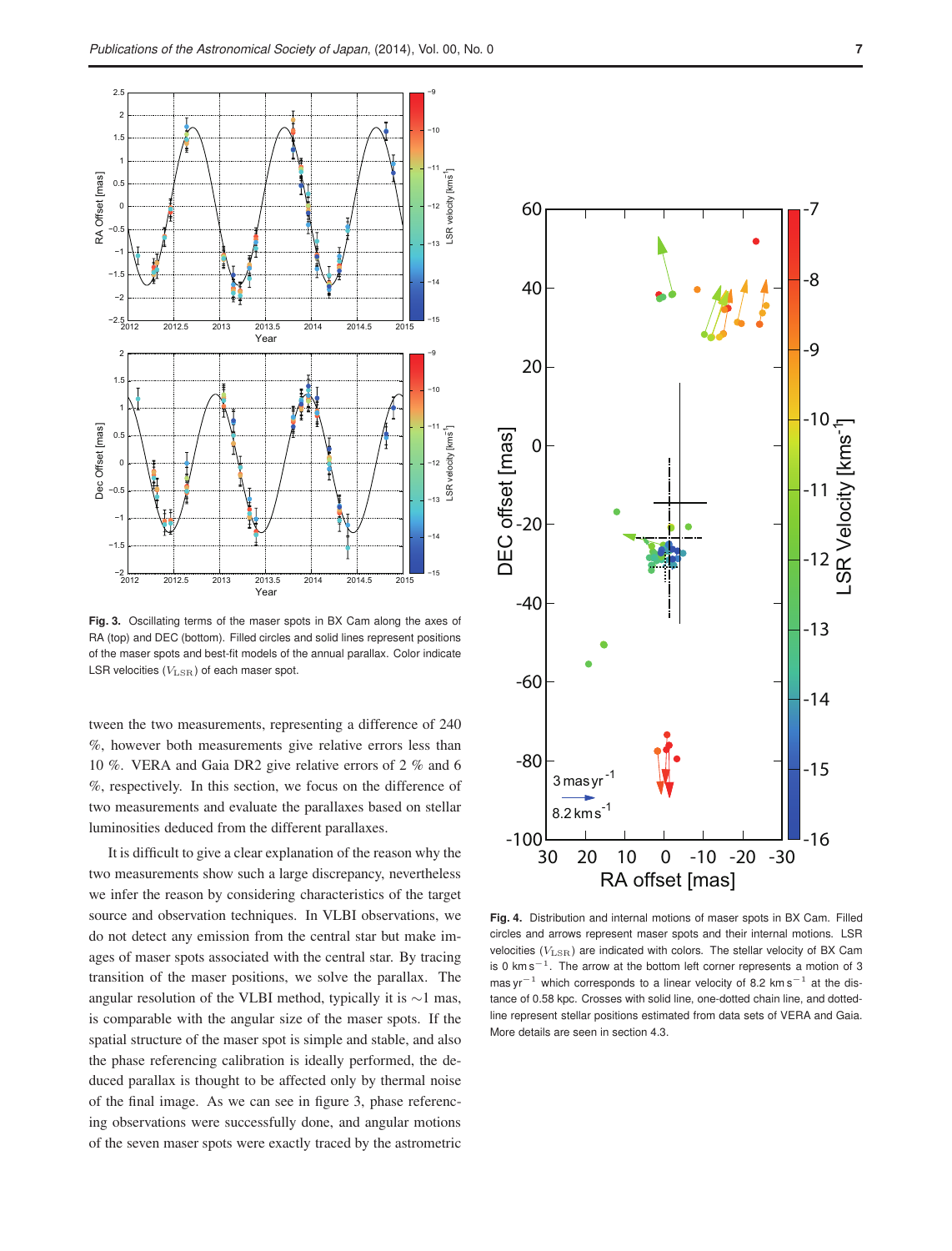

Fig. 5. Period determination using V-band light curve. Top panel shows a variation of apparent  $V$ -band magnitude (filled circles) along the MJD. Solid curve is the best fit model obtained in the fitting. Middle panel shows r.m.s. values along trial periods in Fourier fitting program. The period with the smallest r.m.s. is represented by an arrow. Bottom panel is the plot of phase versus the apparent magnitude. Filled circles indicate V -band magnitude same as the top panel.



**Fig. 6.** Integrated intensity of  $H_2O$  maser (filled circles) obtained from single-dish observations at Iriki station. Solid line is the best fit model of the pulsation period obtained from our own fitting using  $V$ -band monitoring data in AAVSO.

observations with VERA.

In the Gaia project, parallax is determined from optical observations, and its measurement is performed by tracing transition of optical centroid of the star. For AGB stars, size of the stellar photosphere is typically several au and consequently angular size of the photosphere is same as the size of the parallax. It is understood that surface brightness distribution and color of AGB star is variable, so it results in a shift of the optical centroid that the Gaia measures. This can add significant uncertainty to the positions from which the Gaia parallax is solved (Van Langevelde et al. 2018; Chiavassa et al. 2018). And it can also give incorrect parallax even though the calibration is ideally performed.

Since BX Cam is an AGB star, it is not surprising that VLBI and Gaia give different parallaxes, however this time both parallaxes are determined to a high degrees of accuracies. Next, we will consider stellar luminosities to evaluate the parallax of BX Cam. In order to estimate a stellar luminosity of BX Cam  $(L_*)$ , we use a bolometric correction reported by Bessell & Wood (1984). They give a relation between the bolometric correction  $BC_K$  and a color  $(V - K)$  as,  $BC_K =$  $[20.66 - 19.2(V - K)]/[1.0 - 5.5(V - K)]$ . To obtain a color of BX Cam, we need apparent magnitudes in V-band  $(m_V)$  and K-band ( $m_K$ ). We adopted  $m_V = 15.00$  (AAVSO) and  $m_K =$ 1.05 (Olivier et al. 2001) and obtained a color  $(V - K) = (m_V$  $m_K$ ) = 13.95. Then the  $BC_K$  was obtained to be 3.26. Using these values, an apparent bolometric magnitude of BX Cam  $(m_{\text{bol}})$  was found to be  $m_{\text{bol}} = m_K + BC_K = 4.31$ . This  $m_{\text{bol}}$ can be converted to an absolute bolometric magnitude  $M_{\text{bol}}$  of −4.50 by applying the parallax of 1.73 mas derived from VERA observation. We finally obtained  $L_*^{\text{VERA}} = 4950 \pm 170 L_{\odot}$  using a relation between luminosity and bolometric magnitude,  $M_{\text{bol}} = 4.74 - 2.5 \log(L_*/L_{\odot})$ , where 4.74 is an absolute bolometric luminosity of the sun. Following the same procedure, we calculated the luminosity of BX Cam by applying another parallax of 4.13 mas derived from Gaia observation. Then we obtained a luminosity  $L_{\ast}^{\text{Gaia}} = 870 \pm 110 L_{\odot}$ . In both luminosity estimations, errors are deduced by considering parallax errors in VERA and Gaia measurements. Generally, red giants with a mass of 1 $M_{\odot}$  have a luminosity of  $\sim 10^4 L_{\odot}$ , and red supergiants with a mass of 10  $M_{\odot}$  have a luminosity of  $\sim 10^5 L_{\odot}$ (Elitzur 1992). And also, (Takeuti et al. 2013) reported luminoisties of a dozen of Mira variables stars representing luminosities of  $\sim 10^3 L_{\odot}$ . Comparing the two estimations of stellar luminosities, we can see that  $L_{\ast}^{\text{VERA}} = 4950 \pm 170 L_{\odot}$  is more applicable as a luminosity of Mira variable star.

Accordingly, we conclude here that the VERA gave correct parallax measurement rather than the Gaia DR2. This study shows that VLBI astrometry still provides very valuable data in the distance determination and quantitative studies of Mira variables and other AGB stars.

#### 4.3 Dynamics of circumstellar matter

As already shown in figure 4, we presented distribution of the maser spots in BX Cam. In this section, we will reveal dynamics of the circumstellar masers based on our long term VLBI observations. The proper motions presented in table 4 are interpreted as a composed vector of a systemic motion of the stellar system of BX Cam and internal motions of each maser spot with respect to the central star. Therefore, it is necessary to estimate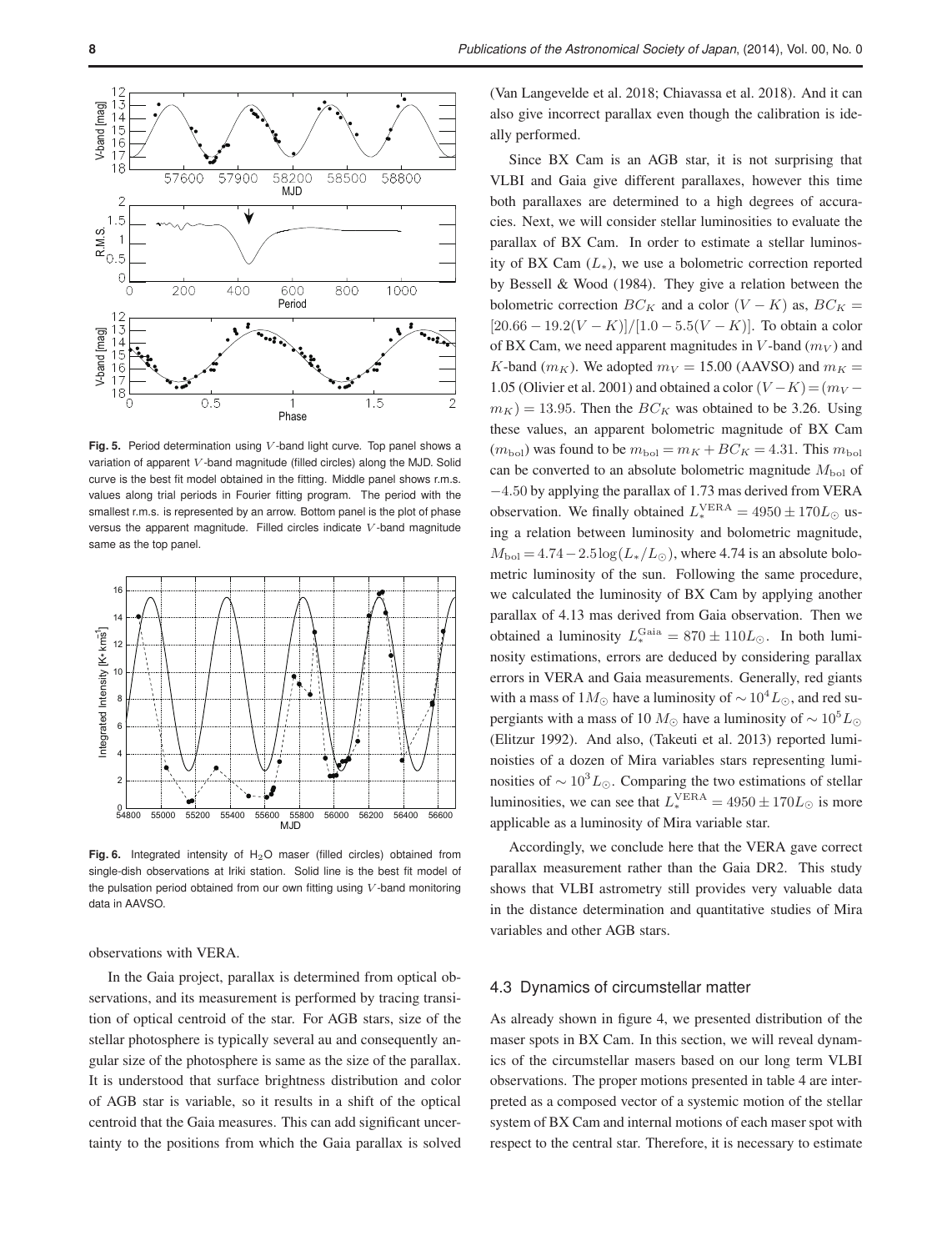the systemic motion of BX Cam to derive internal motions of the maser spots.

To estimate the systemic motion of BX Cam, we adopted a procedure like that used in the study by Nakagawa et al. (2014). They consider maser group to derive a systemic motion of a stellar system. Distribution of  $H<sub>2</sub>O$  maser spots in BX Cam was not isotropic but shows a bipolar distribution splitting into three major parts. We defined three groups as a cluster of maser spots and denoted them as North, Center, and South groups. Constituents of each maser group represent narrow coverage of VLSR and fall adjacent to each other on the sky plane. We took averages of proper motions of the spots belonging to each group and presented the three group motions in table 5. Averaging the three group motions again, we finally obtained a systemic motion of BX Cam as  $(\mu_{\alpha} \cos \delta^{\rm sys}, \mu_{\delta}^{\rm sys})_{\rm VERA} = (13.48 \pm 0.14,$  $-34.30 \pm 0.18$ ) mas yr<sup>-1</sup>. We subtracted this systemic motion from proper motions of 23 maser spots in table 4 then obtained internal motions which are presented as vectors in figure 4. We can see that the distribution and internal motion of maser spots indicate bipolar outflow.

**Table 5.** Proper motion of maser groups

|         | $\mu_{\rm x}$           | $\mu_{\rm v}$         |  |  |  |  |
|---------|-------------------------|-----------------------|--|--|--|--|
| Group   | [mas $\text{yr}^{-1}$ ] | [mas $\rm{yr}^{-1}$ ] |  |  |  |  |
| North   | $12.64 \pm 0.15$        | $-30.02 \pm 0.11$     |  |  |  |  |
| Center  | $14.40 \pm 0.13$        | $-34.21 + 0.20$       |  |  |  |  |
| South   | $13.40 \pm 0.15$        | $-38.67 \pm 0.21$     |  |  |  |  |
| Average | $13.48 \pm 0.14$        | $-34.30 \pm 0.18$     |  |  |  |  |

In the Gaia DR2, we can find a systemic motion of BX Cam as  $(\mu_{\alpha} \cos \delta^{\rm sys}, \ \mu_{\delta}^{\rm sys})_{\rm Gaia} = (15.53 \pm 0.31, -33.66 \pm 0.32)$ mas yr<sup>-1</sup>. Residual of the two measurements of proper motion is 2.42 mas yr<sup>-1</sup> and  $-0.24$  mas yr<sup>-1</sup> in RA and DEC, respectively. This residual correspond to linear velocities of 6.6 km s<sup> $-1$ </sup> and 0.7 km s<sup> $-1$ </sup> at the source distance of 0.58 kpc. Generally, the  $H<sub>2</sub>O$  maser around Mira variable stars move outward at an expansion velocity of  $\sim 10 \text{ km s}^{-1}$  (Bowers, & Johnston 1994). In a study by Kim et al. (2010) about velocity profiles of SiO and H2O masers in BX Cam, the radial velocity of  $-0.9 \text{ km s}^{-1}$  for both SiO v=1 and v=2 are reported. The radial velocity of  $-10.7 \text{ km s}^{-1}$  for H<sub>2</sub>O maser is also reported. In a study of ciucumstellar CO emission by Nyman et al. (1992), a radial velocity of 0 km s<sup> $-1$ </sup> and an expansion velocity of 22.0 km s<sup> $-1$ </sup> are reported for BX Cam. Since in the VLBI observations, positions and motions of circumstellar maser spots are measured, it is not surprising that the residual motion shows same magnitudes of a velocity comparable to that of the internal motion of the maser spots.

We investigate a position of the central star and try to show it in figure 4. We adopted three independent methods to estimate the stellar position. At first, we used data from our

VLBI observations. Since the distribution of the maser spots was aligned along one standing out direction, north to south, we adopted a simple procedure in the first estimation. By averaging the distribution of all the maser spots in figure 4, we obtained  $(-4.04 \pm 6.77, -14.54 \pm 30.58)$  mas as a stellar position and presented it as a cross with solid line. Error of the position was derived from standard deviation of the maser spots. In the next estimation, we considered the internal motions of each maser spot. If all the maser spots move radially outwards from the central star, internal motion vectors of individual maser spots should intersect at a common origin. Based on this idea, we calculated all intersection points made by the internal motion vectors. Out of all 253 intersection points we excluded 28 points which were located beyond the distribution area of the maser spots. Then, using residual 225 intersection points, the average of these points was obtained to be  $(-1.45 \pm 8.32,$  $-23.56 \pm 20.45$ ) mas which is indicated as a cross with onedotted chain line in figure 4. Like the first estimation, a position error was derived from standard deviation of the intersection points from the average. In the last estimation, we used coordinate and proper motions in Gaia DR2 catalog. Using a coordinate of BX Cam in Gaia DR2, we calculated position at the time of our VLBI observation in 10 February 2012. Then we obtained (−0.27 ± 3.78, −30.84 ± 3.85) mas as a stellar position and presented it as a cross with dotted line. Errors of the second position are estimated from errors of proper motions reported in the Gaia DR2 catalog. The three stellar positions estimated from independent methods fall on a central region of the whole maser distribution and show consistency within their error bars.

Adopting a radial velocity of BX Cam as  $0 \text{ km s}^{-1}$ , we can derive three dimensional expanding velocities of  $H_2O$  maser spots using  $V_{\text{LSR}}$  and internal proper motions. Obtained three dimensional velocities show a range of 12.67  $\text{km s}^{-1}$  to 18.68 km s<sup>-1</sup> for 23 maser spots. An average of the three dimensional velocities is  $14.79 \text{ km s}^{-1}$  with a standard deviation of  $1.40 \text{ km s}^{-1}$ . This indicate that the H<sub>2</sub>O masers coincide with an outflow with a quite uniform velocity. All maser spots detected in the VLBI observations of this work have blue-shifted LSR velocity with respect to the stellar velocity of 0 km s<sup> $-1$ </sup>. In a central region of figure 4, we can find the bluest maser spots showing very small angular proper motions. For these bluest maser spots, velocities along the line of sight  $(-11 \text{ km s}^{-1})$  $-16$  km s<sup>-1</sup>) are significantly larger than the inplane velocities (1 km s<sup>-1</sup> to 4 km s<sup>-1</sup>) perpendicular to the line of sight. Therefore, we can understand that the bluest maser spots clustered in the central region locate in front of the central star and moving toward us. From a comprehensive view of the spatial distribution and three-dimensional motions of the maser spots, we can see that there is a strong anisotropy of the circumstellar outflow in BX Cam. Three collimated flows outwards from the